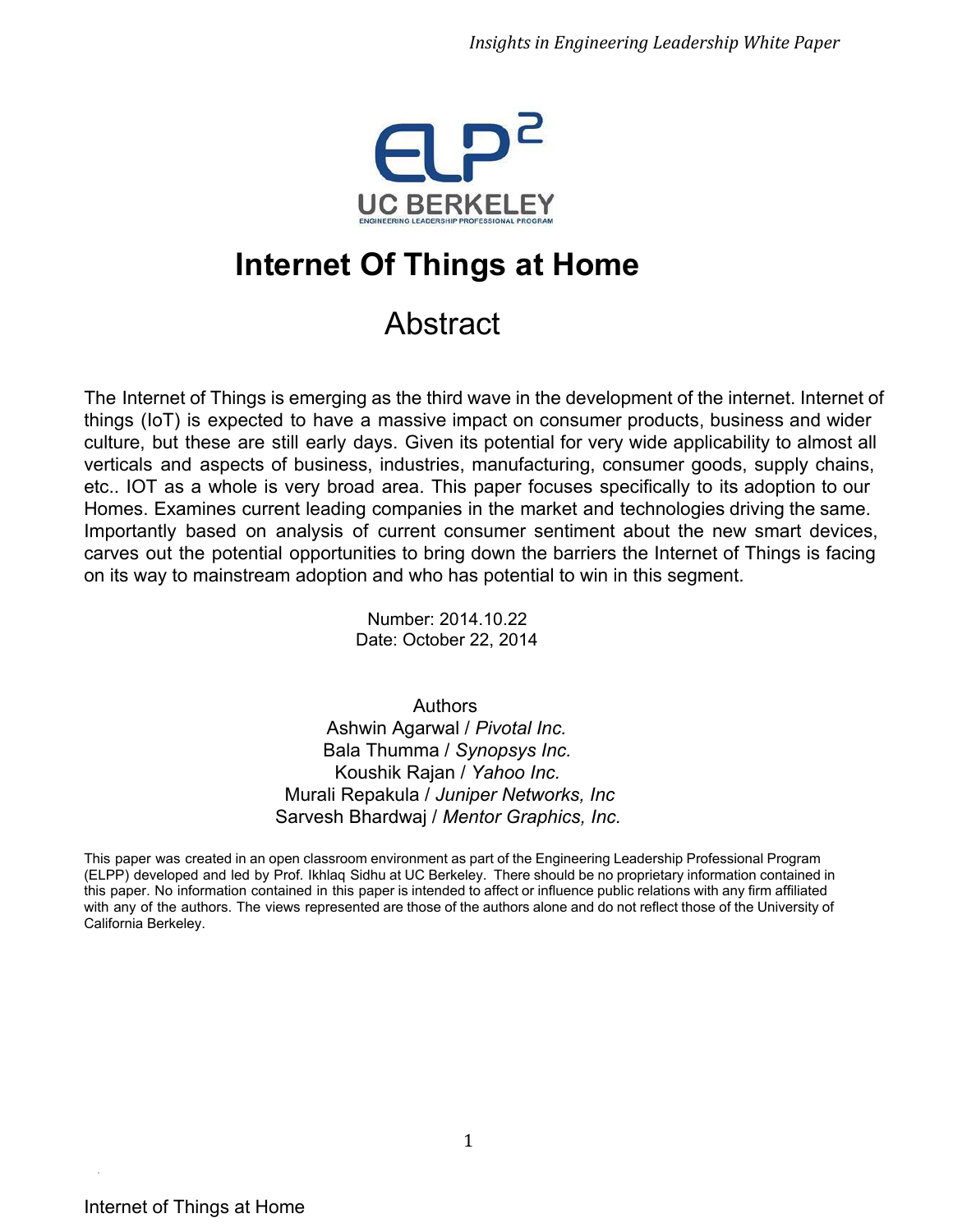### 1. Introduction: Main Hypothesis and Topic

The internet has played a fundamental role in our lives by allowing people to connect across continents and has brought us closer as a race. The first internet wave made it possible to connect 1 billion users via personal computers in the 1900s. This was followed by the mobile internet wave which resulted in more than 2 billion additional connected users since early 2000. The next wave, which has already begun, will connect up to 50 billion "things" to the internet by 2020 up from the 10 billion which are already connected today. We are at the cusp of realizing the full potential of the information collected through these internet of things (IoTs).

Up until the dawn of this decade (2010s), the devices connected to the internet have predominantly been homogenous (PCs or smartphones) and used primarily for communication purposes. The next wave of "things" ranging from the wearables such as smart watches and glasses to smart refrigerators and door locks are going to be heterogeneous. To some degree currently each smart product functions on its own but doesn't connect to other things as people in day to day expect, to create value things need to talk to other things and need to go beyond just providing remote control functionality. So, in order for a smart home containing this heterogeneous set of things to operate with little or no human intervention a management system will be needed. As shown in Figure 1, the lack of such a management system along with the cost of the current devices has been a major factor in preventing customer from embracing the connected devices in their homes.



**Figure 1 Reasons preventing consumers from embracing Internet of Things**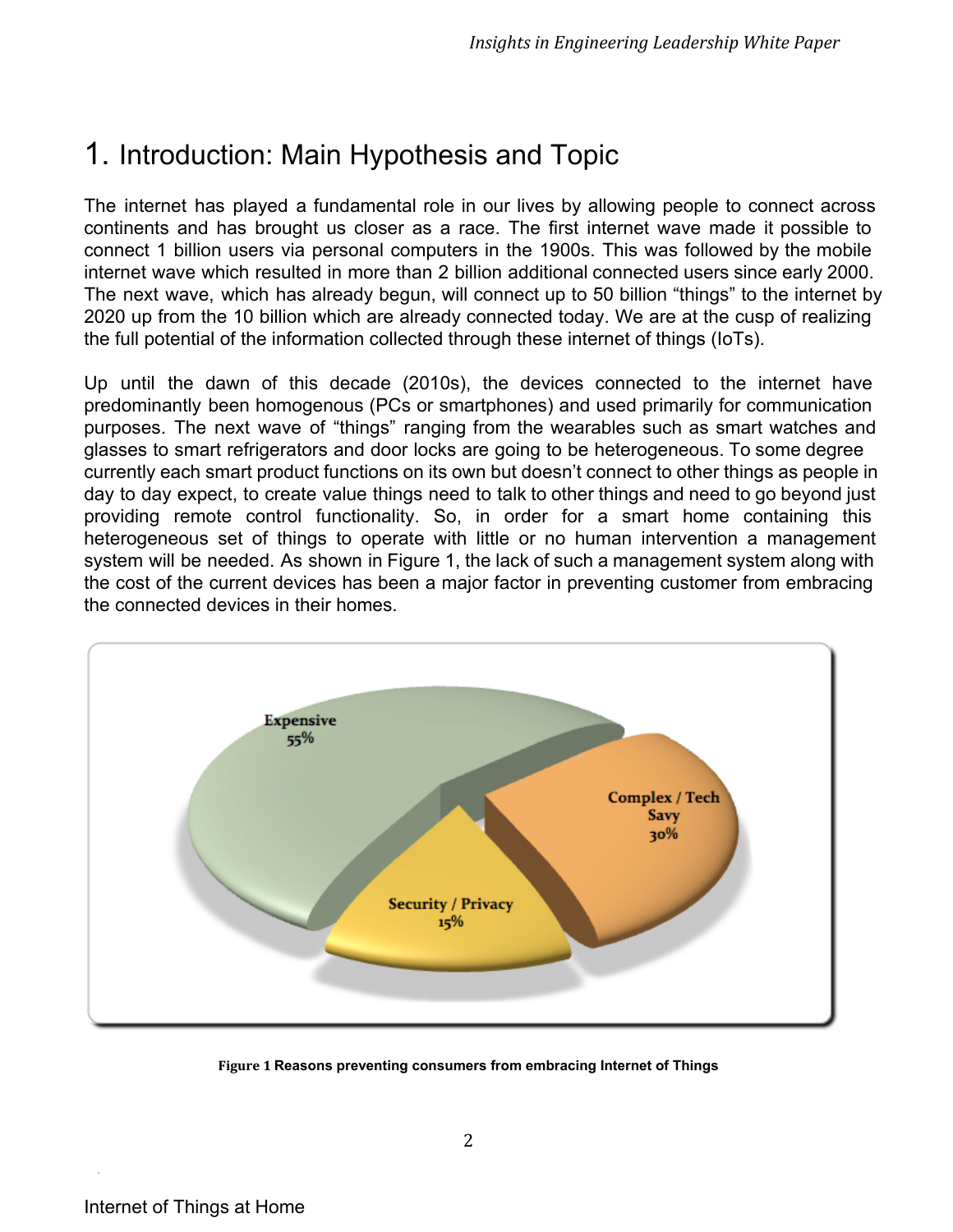Given the current trends and the customer psychology (based on the market research), we expect the following trends to unfold in the near future:

- 1. The scale and production economics will lead to a significant reduction in the cost of the connected devices (things) that can provide us useful information and controls related to our home
- 2. The abundance of devices will lead to large amounts of data generated related to consumer behaviors
- 3. A management system will emerge from one of the primary players (Apple, Google, Samsung etc.) that will collate and process this information to enrich consumers lives

### 2. Market Trends

The Internet of Things is a phenomenon where tiny machines have the ability to sense, respond, compute, and connect to the Internet, providing unprecedented access to control things and the environment around us. While it is still in its infancy, the time is ripe now with all the key ingredients in place – low price points for the devices, explosion of smartphones, tablets, PCs which are essential for providing the ability to manage and control the devices, broadband access to the Internet in homes, consumer demand, and manufacturers providing the capabilities to differentiate their products - for an explosive growth over the next decade.

Home automation with the proliferation of IoT is becoming a reality now, and a variety of players like, Apple, Amazon, Google, Samsung, are all converging into this space to provide the platform and solutions for smart homes. Homes account for more than 30% of electricity usage, have natural overlap with consumer-oriented devices (e.g., smartphones), and ample room to digitize. While the concept of "smart homes" has existed since the 1960s, the house remains one of the few elements in our lives still governed by physical / analog solutions. Digitization within the home is going to increase, specifically in home energy efficiency, home comfort, and security as initial key areas of focus.

Connectedhome device shipments will grow at a compound annual rate of 67% over the next five years, much faster than smartphone or tablet device growth, and hit 1.8 billion units shipped in 2019, according to BI Intelligence estimates. Connected-home devices include all smart appliances (washers, dryers, refrigerators, etc.), safety and security systems (internet-connected sensors, monitors, cameras, and alarm systems), and energy efficient equipment like smart thermostats and smart lighting, healthcare for remote monitoring, diagnostics and services. Some of these areas like healthcare are in the stages of infancy, whereas, security and energy efficient equipment are in the early growth phase.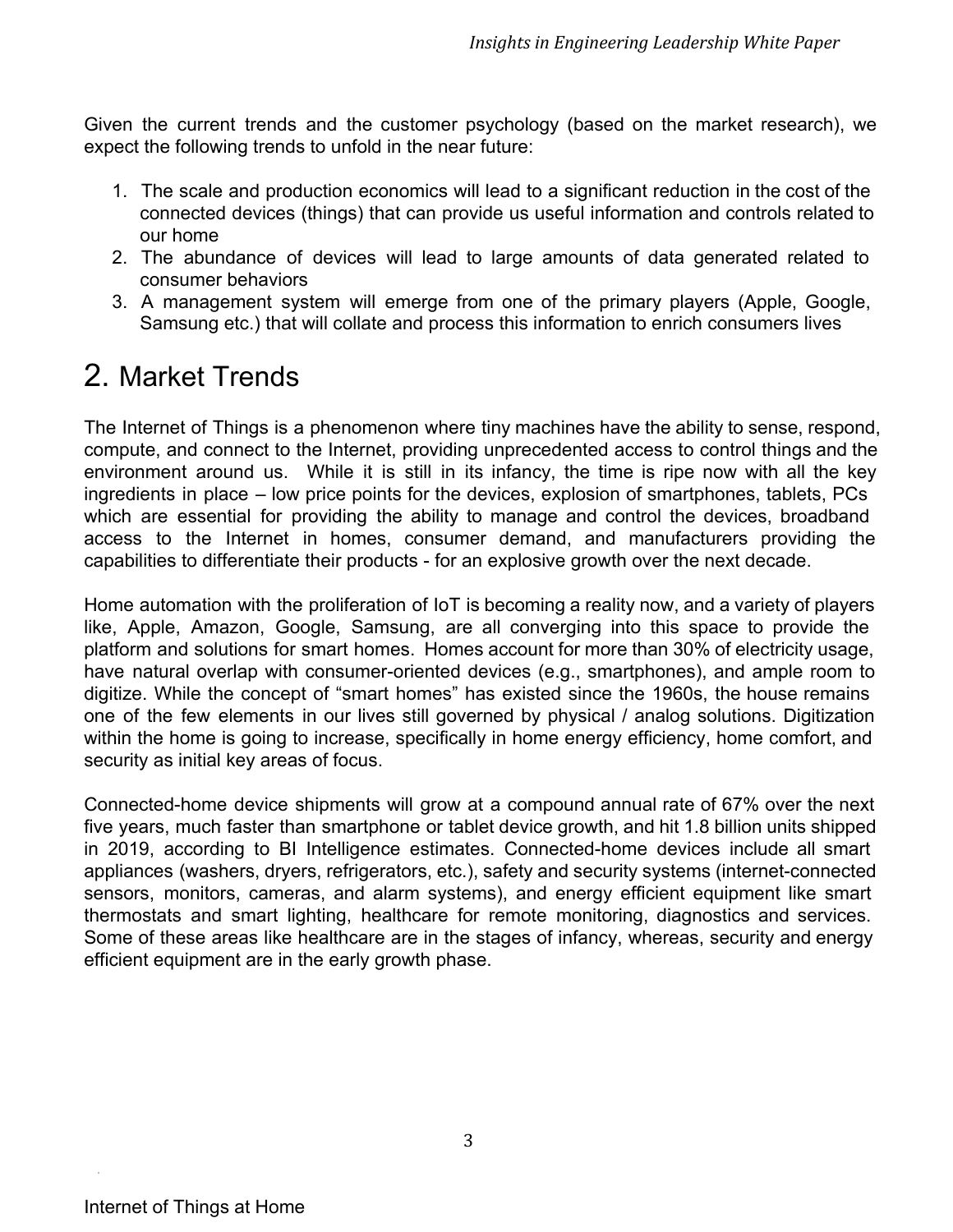

**Figure 2 Projected Global Annual Shipments of Connected-Home Devices**



**Figure 3 Projected Global Annual Shipments of overall Internet of Things**

The connected-home category will make up about roughly 27% of shipments within the broader Internet of Things category by 2019 based on BI Intelligence forecast, as growth in other IoT areas picks up. The economic implications are huge, as it is projected to add a massive \$1.7 Trillion value in the form of hardware, software, installation, management services and value

added from the efficiencies.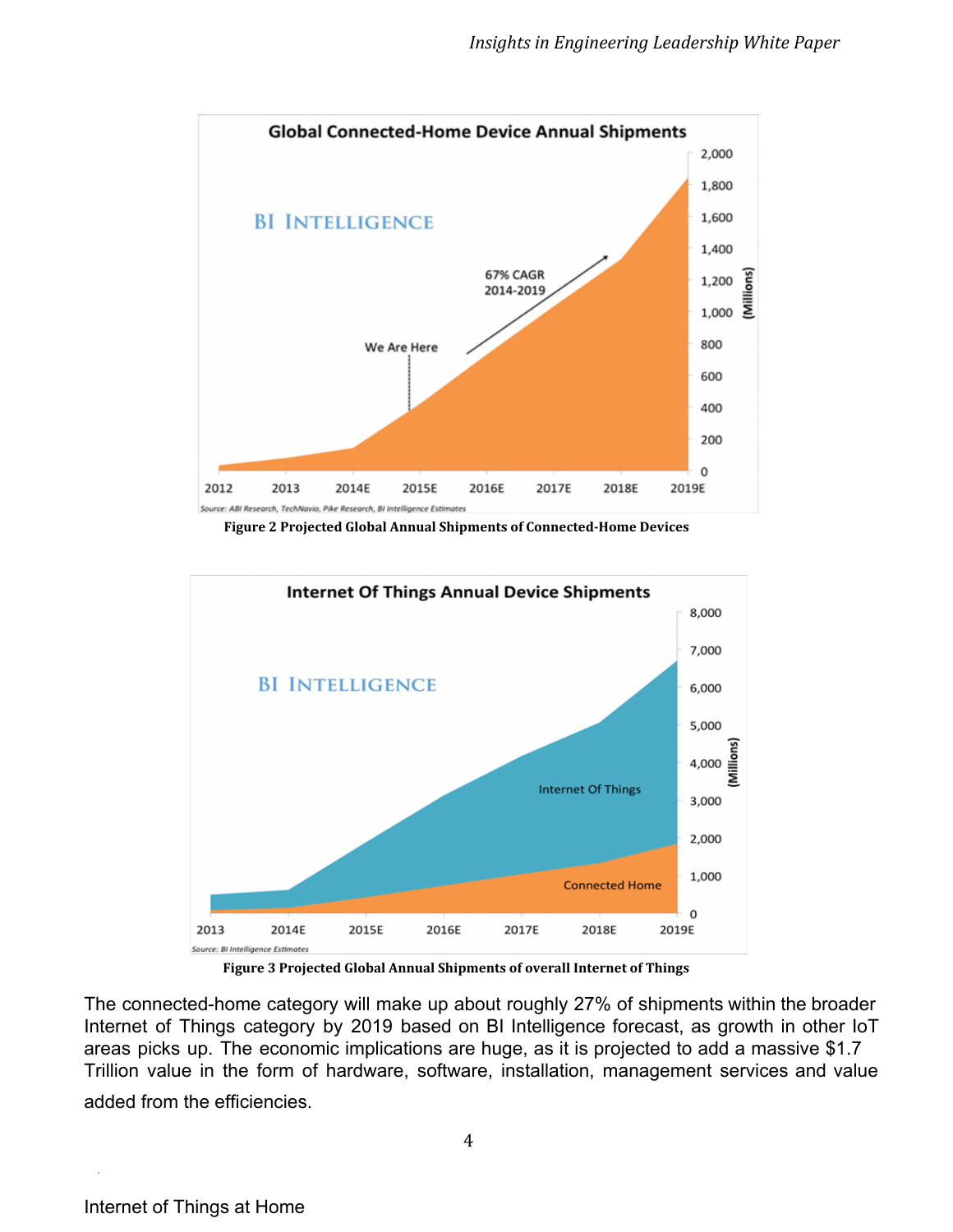### 3. Home IoT Landscape

In Home IoT arena, current players are transformed traditional players from service sectors providing modernized Smart security/surveillance services, internet/TV/media services and Smart power utility services and new players are from emerging IOT device & gateway device manufacturers, health care related services providers and integrated management function providers.



**Figure 4 Diverse landscape of companies providing security solutions**

ADT dominates \$13B Home security and automation providers market by taking around 25% or market with \$3.3B revenues in 2013 with seven million customers. The ADT Corporation ([ADT\)](http://www.google.com/url?q=http%3A%2F%2Ffinance.yahoo.com%2Fq%3Fs%3Dadt&sa=D&sntz=1&usg=AFQjCNF9r3m4Y5NsxMbY82aDWjifYli39A) is a leading provider of electronic security, interactive home and business automation and monitoring services for residences and small businesses in the United States and Canada. ADT's broad and pioneering set of products and services, including ADT Pulse*®* interactive home and business solutions, and health services, meet a range of customer needs for today's active and increasingly mobile lifestyles. Three biggest players behind ADT are Protection 1, Monitronics and Vivint commanding only 9 percent of the market. There are many other smaller players sharing the rest of the pie.<sup>22</sup>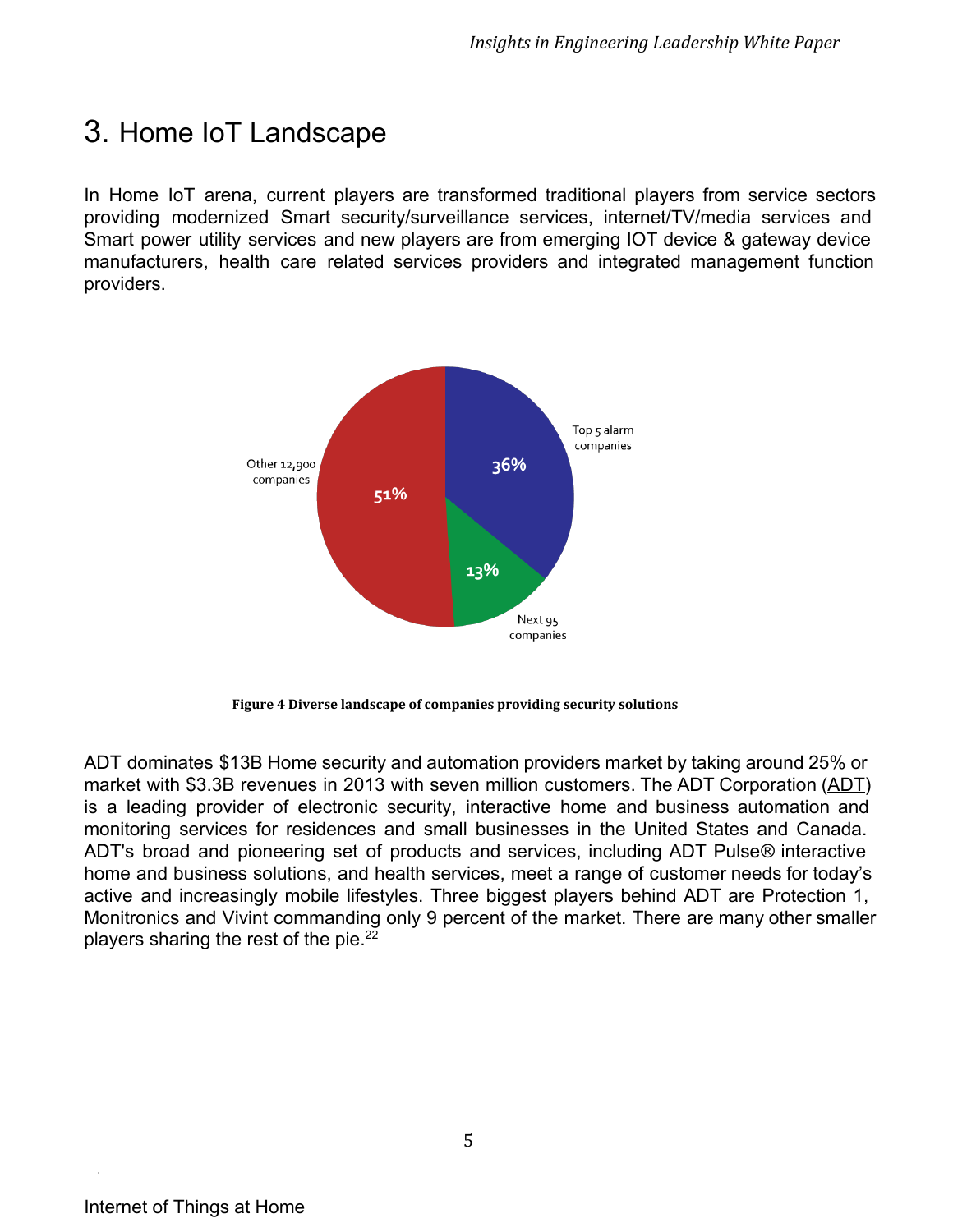

**Figure 5 Revenue Growth for professionally monitored security domain**

Cable behemoth Comcast with its new home monitoring service and telecom giant AT&T with its new Digital Home service are expected to make big strides into home security markets constituting a trend to move more into IP based security with significantly higher growth rates (>10%) than the traditional security services (<2% current to negative).

Smart Power sector took off starting in 2007 by the roll out of Smart Meter at homes by traditional utility companies reaching installation of 46 million homes by mid 2013. PG&E in west coast spearheaded this move in 2011 in this government-regulated market making revenues in the tune of \$14B in 2013 aided by the highest installation by any utility company in the order of 5.1million homes. Top smart meter vendors include large companies Lutron , Siemens and a startup Silver Spring networks.<sup>23</sup>



**Figure 6 Historical adoption of Smart meters**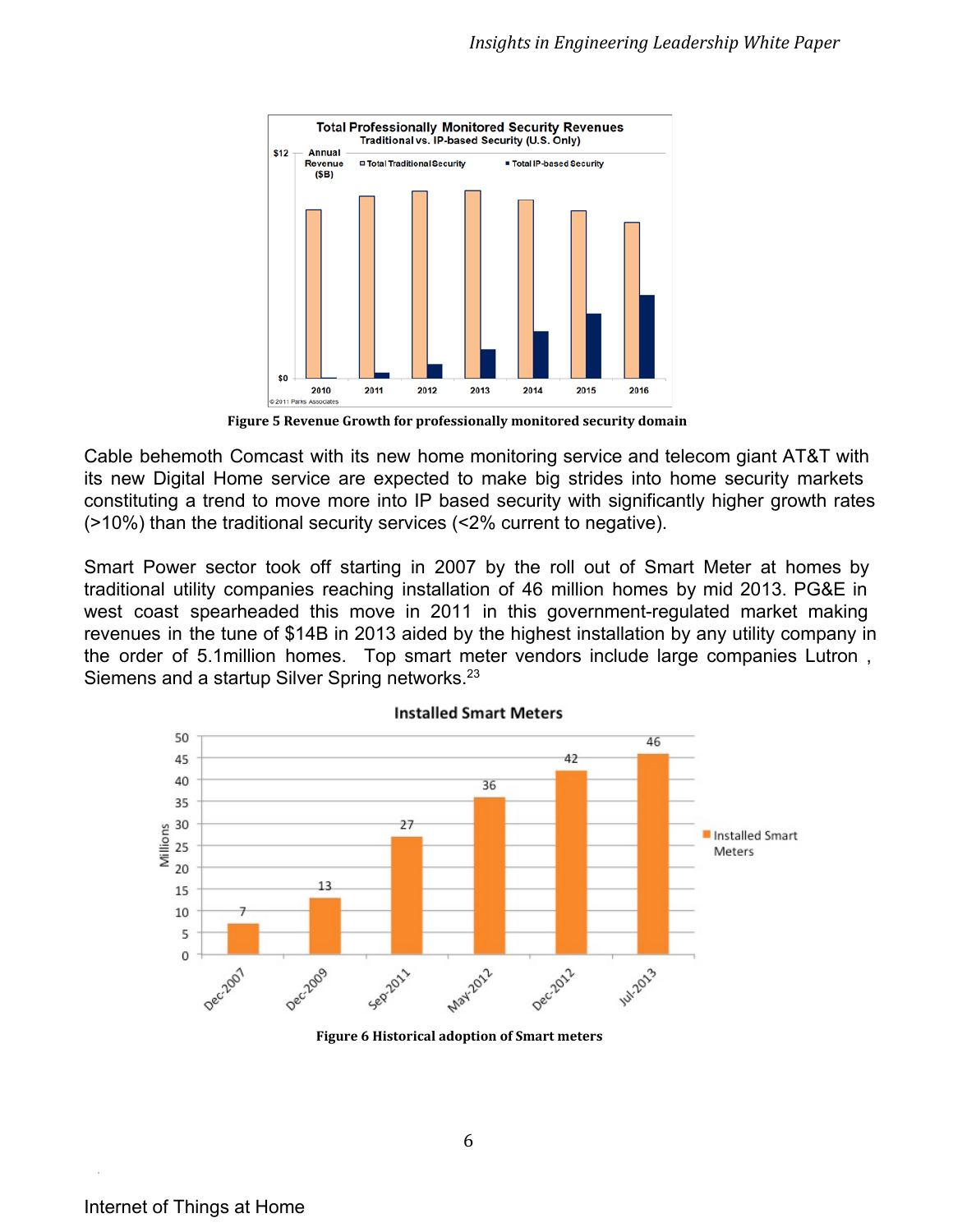Other two power related emergent technologies are smart thermostats and lighting. Honeywell is an incumbent in smart thermostat field with 39% of \$3.1B market and Johnson Controls with 6.5% of market share. Google quickly acquired a new entrant Nest that entered the market with an auto programmable thermostat, for \$3.2B, showing the potential and the hype, causing big players to get a foothold in 'Connected Home' market. Traditional lighting manufacturers Philips and GE dominate the smart lighting market.

Home IOT technology also created a niche for health & medical devices and a market for health services connecting data to the health care providers. This sector attracted hundreds of million of dollars in investments into smaller companies including AdhereTech and Fitbit. Qualcomm with a revenue of \$25B in wireless technologies made an early entry into home health service market by creating a subsidiary Qualcomm Life, that is defining and connecting the wireless health network to improve lives and advance the capabilities of medical devices. Qualcomm Life is focused on medical device connectivity and data management and empowers medical device manufacturers to deliver wireless medical data quickly and easily to those who need it.

With Connected-home devices annual growth projection of 67%, other large players Samsung made an entry by acquiring SmartThings, a fast growing home automation startup for around \$200 million. Apple with its interest to connect all the consumer devices to the home gateway, made a move by defining a common communication platform with its HomeKit. HomeKit is a framework in IOS for communicating with and controlling connected accessories in a user's home. One can enable users to discover HomeKit accessories in their home and configure them, or can create actions to control those devices. Users can group actions together and trigger them using Siri, IOS voice operating tool.

Apple, Google & Samsung entry into home IOT market is the likely catalyst in next 3 to 5 years for the home IOT device vendors move towards common communication platforms and integrate with a consolidated management. IOS and Android are the likely mobile platforms center of access to highly automated homes.

## 4. Current Barriers

Many studies show that the adoption of IOT devices at home are going to be quite high in mid to long term, main barrier for a faster growth is that 'not many people heard of Internet of things'. Among those aware of these devices are concerned about the perceived value of these devices, price, fear of new technologies, security and privacy (Figure 1).

Consumers are more willing to pay higher prices for safety devices like smart alarms and smart smoke detectors. Better consumer education about benefits of these devices will help in early adoption of these devices by many households. Consumers are also willing to purchase smart devices like smart thermostats if these are offered instead of standard devices in the stores.

#### 4.1. Regulations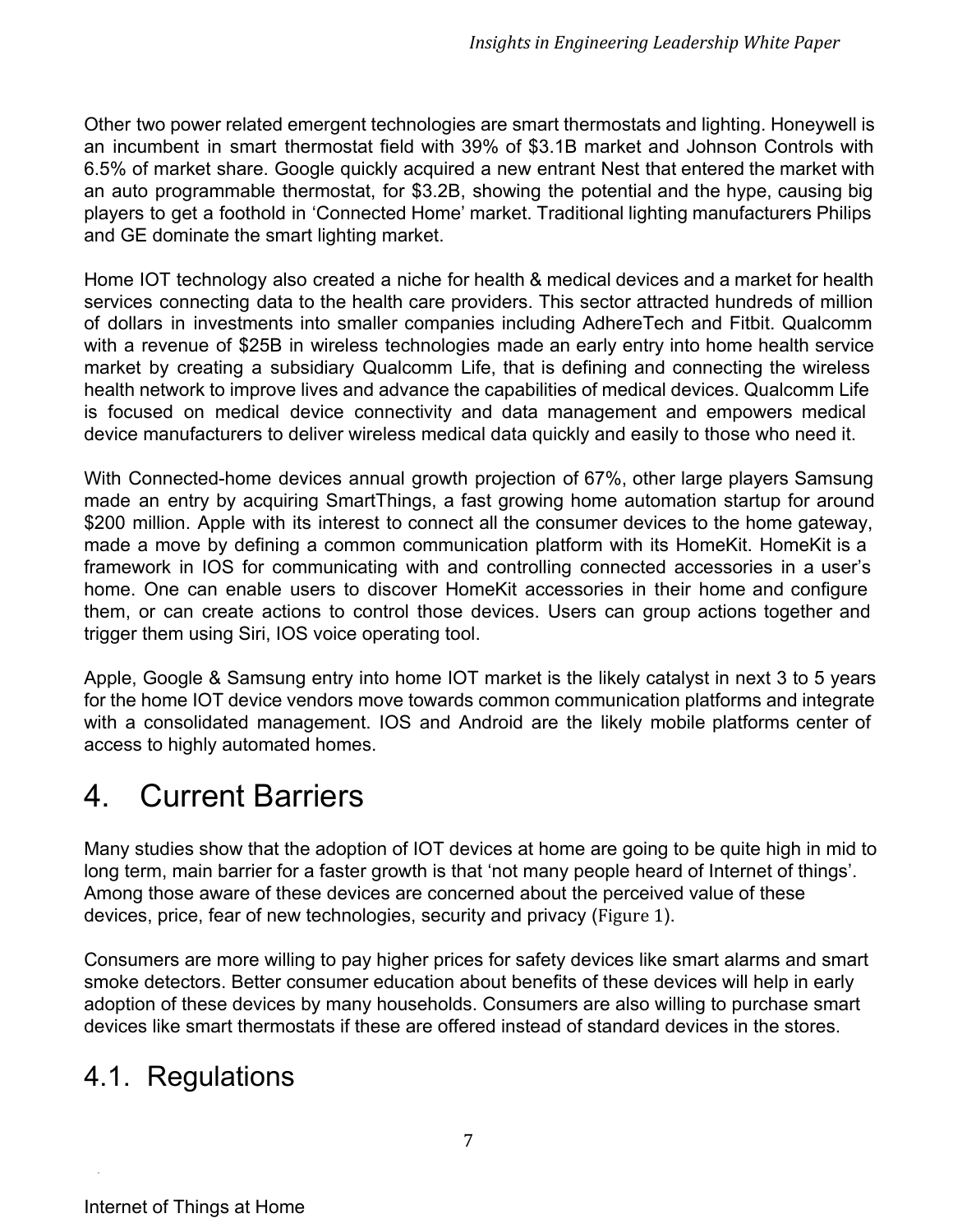The Federal Trade Commission is examining the emerging role of connected technology and the ramifications for user privacy and data security. FTC recently handed down 20-year Consent Order<sup>25</sup> to TRENDnet over the company's "secure" webcams which were due to faulty software. FTC is taking a serious look at what kind of regulatory steps or oversight are necessary for personal and home devices that collect unique user data and transmit it over the Internet.<sup>26</sup>

FDA also has developed guidance document to assist industry and FDA staff in identifying and appropriately addressing specific considerations related to the incorporation and integration of radio frequency (RF) wireless technology in medical devices. This guidance highlights and discusses RF wireless technology considerations that can have an effect on the safe and effective use of medical devices. These considerations include the selection of wireless technology, quality of service, coexistence, security, and electromagnetic compatibility (EMC). Consideration of these areas can help provide reasonable assurance of safety and effectiveness for medical devices that incorporate RF wireless technology, and are supplementary to other device-specific guidelines. $27$ 

### 4.2. Societal impact

Societal impact of auto-data collection by sheer number of IoT devices, likely in 100s of billions, is huge as this data could be used in ways that change how humans and devices, humans and humans, and, data owners and service providers interact. Medical data collected by medical IoT devices help patients remotely treated by doctors transforming the current model of visiting doctors office or hospital for any kind of illness. Smart power devices may help control the power consumption to an extent that makes local governments & power utility companies self sufficient in energy that lessen the need to search for alternate and more greener energies. Increased privacy concerns that arise out of huge data management and data usage likely to increase governmental regulations in the wireless communications and user data access. Societal impact is hard to predict as it is hard to predict the adoption of variety of IoT devices.

# 5.Technology Enablers

IoT is wide and complex technical area as reflected from above diversity. Number of significant technologies coming together is enabling the rise of IoT, as it cannot be achieved by just one or two. Below we provide a glimpse of high impact technologies that have emerged tremendously. New advancements and overwhelming innovative products in each individual category in recent years are making IoT technically feasible and evolving it from just being a science fiction. Some other ecosystem enablers to facilitate connected homes are drop in prices of sensors and cost of bandwidth, extremely high growth in smart-phones, ubiquitous wireless coverage.

### 5.1. Communication

Zigbee or Thread like suite of high-level communication protocols to create personal area networks, designed specifically for the home. Mesh network designed to securely and reliably connect hundreds of products around the home – without blowing through battery life. Designed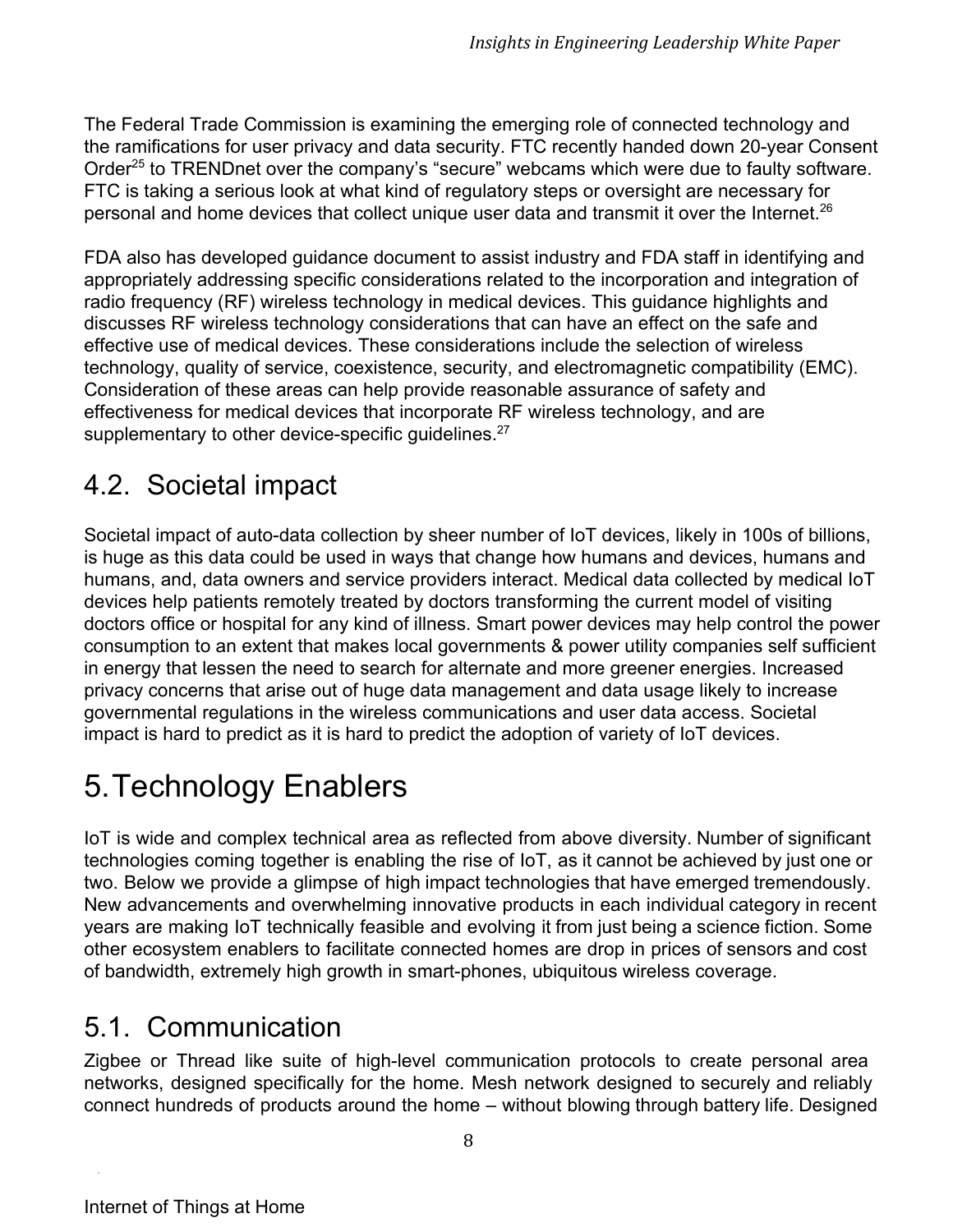to support a wide variety of products for the home: appliances, access control, climate control, energy management, lighting, safety, and security. Designed to have extremely low power consumption. Devices efficiently will communicate to deliver a great user experience; yet will run for years on the smallest of batteries.

#### 5.2. BackBone

IPv6 or 6LoWPAN, the newest version of the Internet Protocol (IP) standard that is intended to replace IPv4. IPv4 supports 32-bit addresses, which translates to about 4.3 billion addresses  $$ a number that has become largely exhausted by all the connected devices globally. In contrast, IPv6 can support 128-bit addresses, translating to approximately 3.4 x 1038 addresses – an almost limitless number that can amply handle all conceivable IoT devices. 6LoWPAN is an acronym of IPv6 over Low power Wireless Personal Area Networks. The 6LoWPAN group has defined encapsulation and header compression mechanisms that allow IPv6 packets to be sent to and received from over IEEE 802.15.4 based networks.

### 5.3. Embedded OS for IoT devices

Software designed to require as little battery power and memory as possible. It is based on a microkernel and designed for energy efficiency, hardware independent development, a high degree of modularity. Supporting 6LoWPAN, IPv6, RPL, TCP, and UDP.

### 5.4. Cloud Computing

Cloud is secret weapon in internet of things and IoT is the next big market for cloud. Cloud computing in nutshell is computing in which large groups of remote servers are [networked](http://www.google.com/url?q=http%3A%2F%2Fen.wikipedia.org%2Fwiki%2FComputer_network&sa=D&sntz=1&usg=AFQjCNHvzXuOAXjnaKlZJ2iZPSE6-8LHYA) to allow the centralized data storage, and online access to computer services or resources. They are classified as public, private or [hybrid.](http://www.google.com/url?q=http%3A%2F%2Fen.wikipedia.org%2Fwiki%2FHybrid_cloud&sa=D&sntz=1&usg=AFQjCNFUEMr-_V3PY3gw_7xOEhuMvQXcSw) Smart objects will be endowed with sensors that will feed data back to cloud platforms for analysis. With so much data flowing in from potentially millions of different nodes, the diversity and precision of the knowledge we have about the world will explode. The cloud is the only technology suitable for filtering, analyzing, storing, and accessing that information in useful ways. Cloud computing will be driving Internet of things in every step of the way forward.

### 5.5. Big Data and Analytics

Big data analytics is the process of examining large amounts of different data types, or big data, in an effort to uncover hidden patterns, unknown correlations and other useful information. As the IoT will by definition generate voluminous amounts of data, the availability of big data analytics is a key enabler. Currently also Google nest uses this to carve out usage patterns of user and make auto adjustments to the temperature after learning the user behavior and preferences. So, this technology in general will enable importantly interconnecting the data from different devices from home, drawing more intelligence collectively and allowing various innovative applications emerging based on the same.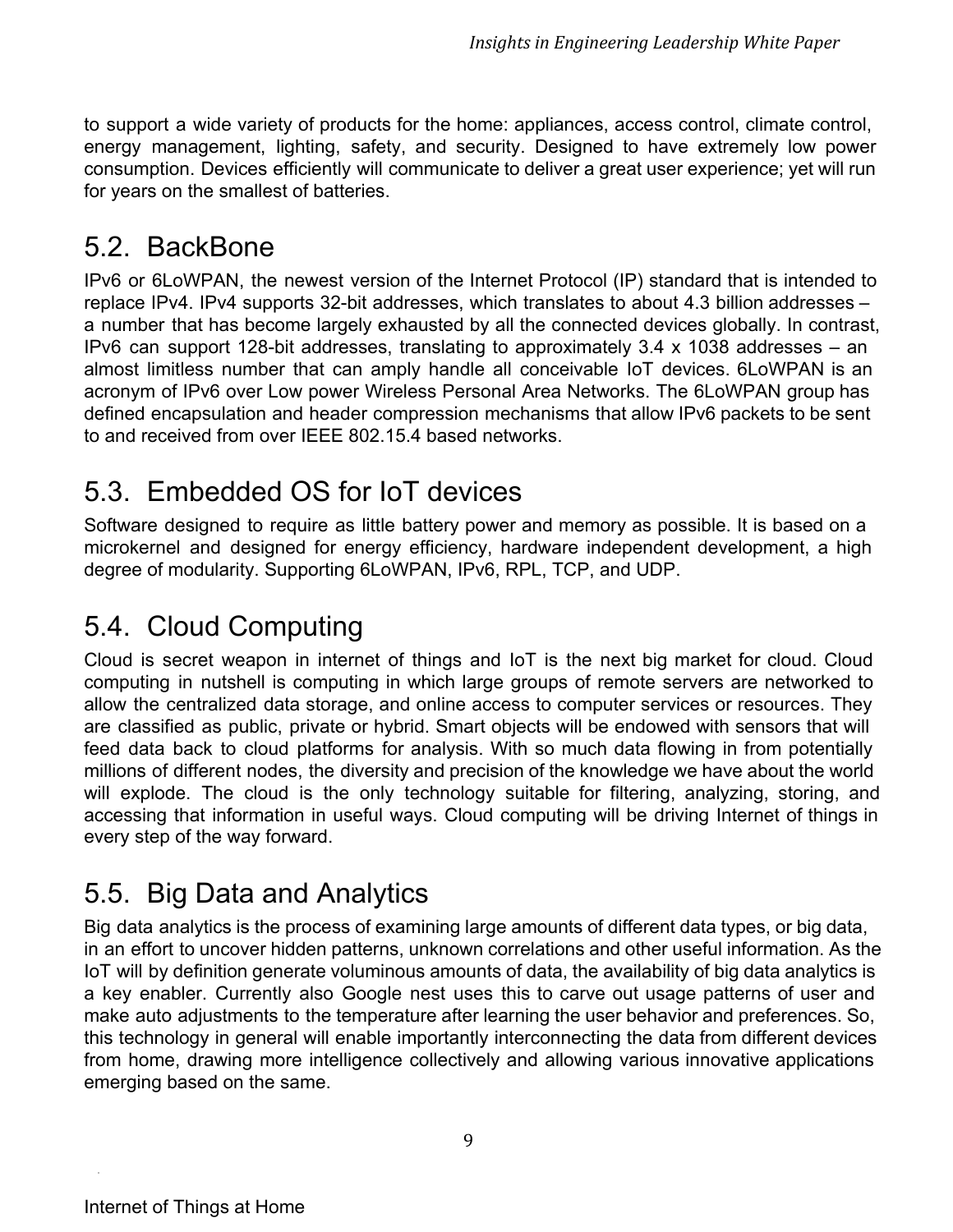# 6.Summary and Opportunity Prediction

Internet of things has been predicted to happen since the late 90's. However, the lack of a complete eco-system has prevented a major forward movement. With the significant reduction in the cost of sensors, processing (cloud) and bandwidth the main obstacles have been eliminated paving the way for Internet of Things to grow in all areas.



**Figure 7 Parallels between different horizontals for IoT and PC**

We see a number of parallels between the IoTs and how the PC revolution unfolded in the past. Figure 7 shows that significant business opportunity lies at all levels starting from the hardware OEM manufacturers to different solutions (application) developers. We see that there will be a strong demand for the sensors, communication and processing hardware. This will be similar to the growth seen by the processor, memory and disk industry during the PC boom. There will be a set of integrators that will integrate the hardware into a system. To enable the heterogeneous devices to share data and operate based on the shared information a management software provider will be required. We envision a large software company to lead this area. This will alleviate another impediment to the adoption of Internet of Things at Home related to the complexity in the management of these devices. With the massive proliferation of Mobile devices and the unification in the platforms (IoS, Android) this problem is likely to be solved in the near future (example: HomeKit). Finally, a number of different applications will plug into the management infrastructure and will allow for further business opportunities.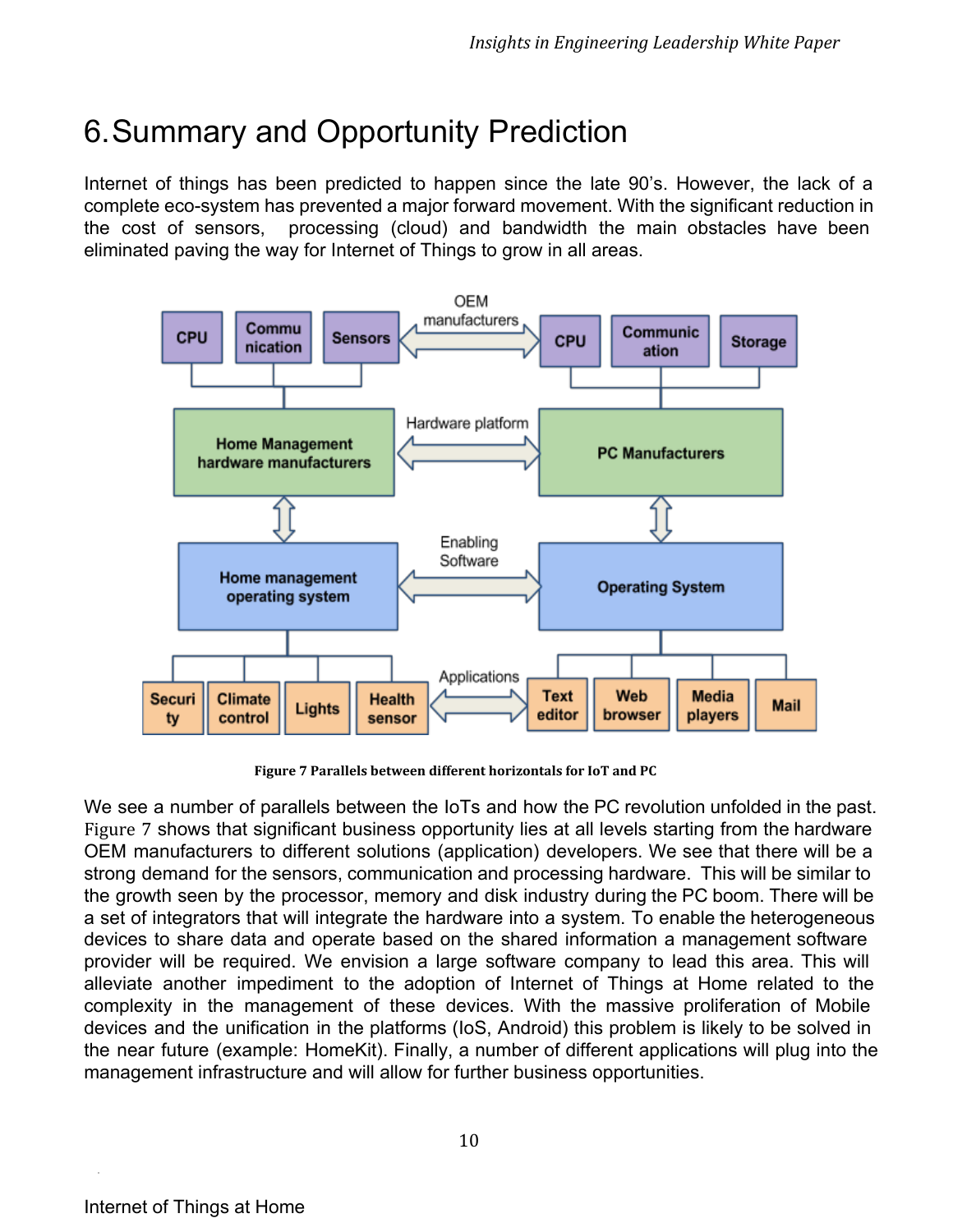In summary, our prediction is that Internet of Things at Home will see significant growth in the next 3-5 years with Apple and Google being direct beneficiaries along with many small players which will develop individual applications that will plug-in to the central system.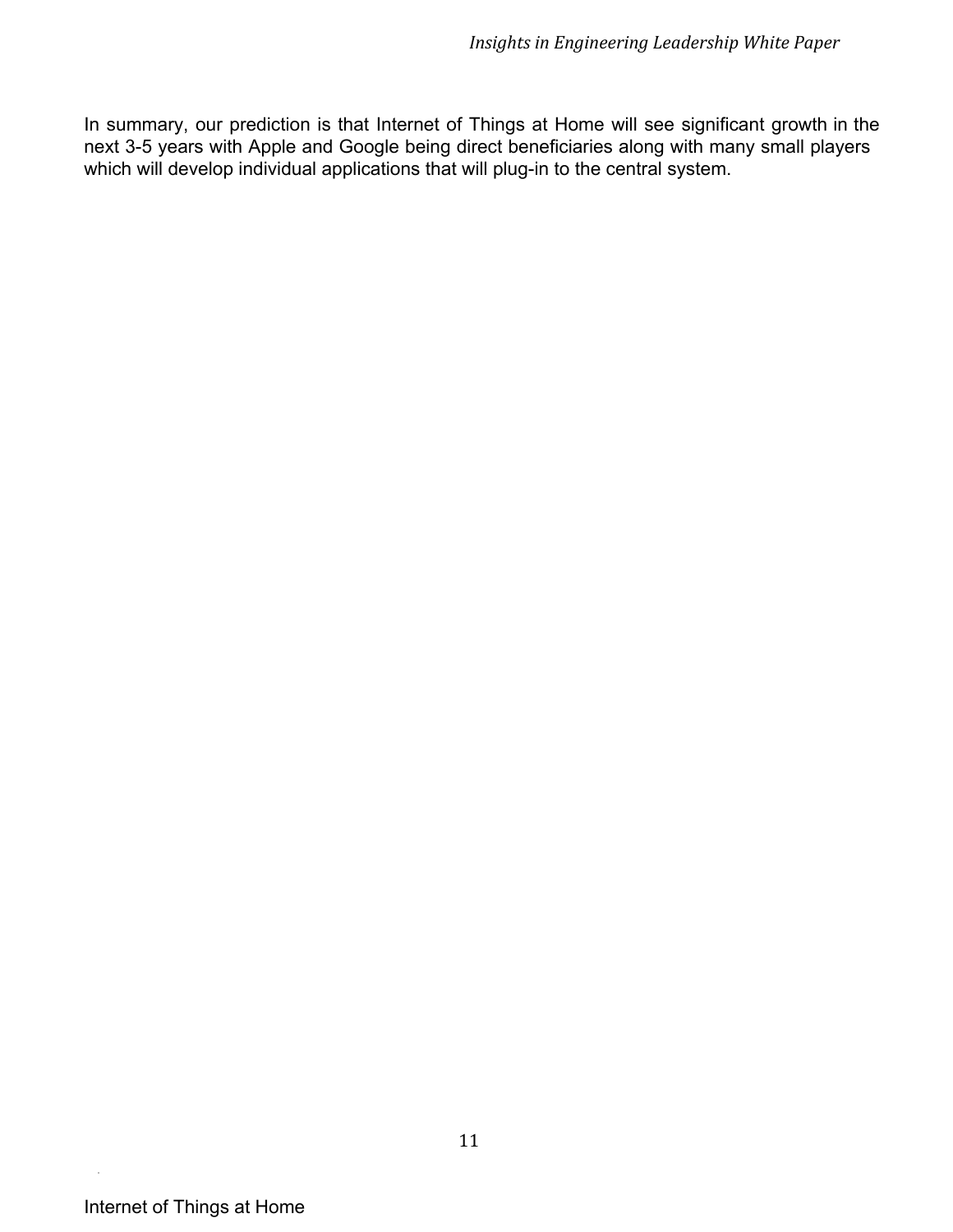# 7.References

- 1. http://gz.com/269840/the-internet-of-things-explained-making-sense-of-the-next-mega-trend/
- 2. http://fortune.com/2014/10/04/the-7-most-useful-smart-home-devices/
- 3. http://www.informationweek.com/strategic-cio/digital-business/forget-things---its-the-internet-of-business-m odels/a/d-id/1297515
- 4. http://radar.oreilly.com/2014/04/business-models-that-make-the-internet-of-things-feasible.html
- 5. http://www.iot-i.eu/public/news/the-internet-of-things-by-internet-of-things-experts
- 6. http://www.iot-i.eu/public/news/internet-of-things-europe-the-movie-imagine-everything-was-linked..-1
- 7. <https://www.youtube.com/watch?v=Yd98Naz8jvQ>
- 8. http://www.cio.com/article/2686197/business-analytics/internet-of-things-as-a-service-taas-hype-vs-reality. [html](http://www.google.com/url?q=http%3A%2F%2Fwww.cio.com%2Farticle%2F2686197%2Fbusiness-analytics%2Finternet-of-things-as-a-service-taas-hype-vs-reality.html&sa=D&sntz=1&usg=AFQjCNH8_lZW9cuQy6ah1psj86u2-rsmrg)
- 9. http://cloudtweaks.com/2014/08/business-models-internet-things/
- 10. http://mobile.itbusinessedge.com/slideshows/ten-cool-companies-that-are-monetizing-iot-and-how-you-can [too.html](http://www.google.com/url?q=http%3A%2F%2Fmobile.itbusinessedge.com%2Fslideshows%2Ften-cool-companies-that-are-monetizing-iot-and-how-you-can-too.html&sa=D&sntz=1&usg=AFQjCNE8Q_wfzPsyfhVRgNSwj6xmdsNkig)
- 11. http://www.zdnet.com/googles-physical-web-project-looks-to-inject-internet-of-things-with-more-search-700 [0034320/](http://www.google.com/url?q=http%3A%2F%2Fwww.zdnet.com%2Fgoogles-physical-web-project-looks-to-inject-internet-of-things-with-more-search-7000034320%2F&sa=D&sntz=1&usg=AFQjCNHnkSbz5O6SsuCmkLcpu0SKT1yDHg)
- 12. http://www.fool.com/investing/general/2014/10/03/is-invensenses-internet-of-things-opportunity-bein.aspx
- 13. http://news.yahoo.com/city-ready-join-internet-things-op-ed-205004939.html
- 14. http://www.cnet.com/news/internet-of-things-promote-thread-protocol-at-google/
- 15. http://www.slideshare.net/claropartners/claro-meetup-28oct2013jv?next\_slideshow=1
- 16. [http://go.gigaom.com/rs/gigaom/images/gigaomresearch\\_the\\_internet\\_of\\_things\\_report.pdf](http://www.google.com/url?q=http%3A%2F%2Fgo.gigaom.com%2Frs%2Fgigaom%2Fimages%2Fgigaomresearch_the_internet_of_things_report.pdf&sa=D&sntz=1&usg=AFQjCNGqTKkH7ZXSwCzF5VoFDiGPeYehxA)
- 17. http://www.slideshare.net/claropartners/claro-io-twf1329oct2013
- 18. [https://thethings.io/](https://www.google.com/url?q=https%3A%2F%2Fthethings.io%2F&sa=D&sntz=1&usg=AFQjCNFHXA5reilmKx8mCxOKt5RQXgu2JA)
- 19. <https://www.youtube.com/watch?v=Jrg5IIHNEIU>
- 20. [https://www.abiresearch.com/market-research/service/home-automation-and-smart-buildings](https://www.google.com/url?q=https%3A%2F%2Fwww.abiresearch.com%2Fmarket-research%2Fservice%2Fhome-automation-and-smart-buildings&sa=D&sntz=1&usg=AFQjCNG4332YzUO7JrNOc45izCDFhoY4yA)
- 21. http://wallstcheatsheet.com/technology/can-google-apple-or-samsung-lead-the-internet-of-thIngs.html/?a=v [iewall](http://www.google.com/url?q=http%3A%2F%2Fwallstcheatsheet.com%2Ftechnology%2Fcan-google-apple-or-samsung-lead-the-internet-of-thIngs.html%2F%3Fa%3Dviewall&sa=D&sntz=1&usg=AFQjCNEpFWrDyVBR_VRarVc6pUMamQf5pg)
- 22. http://www.fiercecable.com/special-reports/comcast-leads-cables-push-cut-13b-home-security-and-autom ation-market-0
- 23. [http://www.edisonfoundation.net/iee/Documents/IEE\\_SmartMeterUpdate\\_0813.pdf](http://www.google.com/url?q=http%3A%2F%2Fwww.edisonfoundation.net%2Fiee%2FDocuments%2FIEE_SmartMeterUpdate_0813.pdf&sa=D&sntz=1&usg=AFQjCNF6aOFiYcph1aMsTawtQ1m1BaCm7Q)
- 24. [https://developer.apple.com/homekit/](https://www.google.com/url?q=https%3A%2F%2Fdeveloper.apple.com%2Fhomekit%2F&sa=D&sntz=1&usg=AFQjCNFtfgcbzNrcZovB6q6YCyrdMopiOw)
- 25. [http://www.google.com/url?q=http%3A%2F%2Fwww.ftc.gov%2Fos%2Fcaselist%2F1223090%2F130903tr](http://www.google.com/url?q=http%3A%2F%2Fwww.ftc.gov%2Fos%2Fcaselist%2F1223090%2F130903trendnetorder.pdf&sa=D&sntz=1&usg=AFQjCNGgn4E0kR5v8MyGzW0q5wSVMr5wwQ) [endnetorder.pdf&sa=D&sntz=1&usg=AFQjCNGgn4E0kR5v8MyGzW0q5wSVMr5wwQ](http://www.google.com/url?q=http%3A%2F%2Fwww.ftc.gov%2Fos%2Fcaselist%2F1223090%2F130903trendnetorder.pdf&sa=D&sntz=1&usg=AFQjCNGgn4E0kR5v8MyGzW0q5wSVMr5wwQ)
- 26. http://www.forbes.com/sites/amadoudiallo/2013/11/23/ftc-regulation-internet-of-things/
- 27. [http://www.fda.gov/downloads/MedicalDevices/DeviceRegulationandGuidance/GuidanceDocuments/ucm07](http://www.google.com/url?q=http%3A%2F%2Fwww.fda.gov%2Fdownloads%2FMedicalDevices%2FDeviceRegulationandGuidance%2FGuidanceDocuments%2Fucm077272.pdf&sa=D&sntz=1&usg=AFQjCNHDsJECnVtHIbAPqAWRCjMmcPx31g) [7272.pdf](http://www.google.com/url?q=http%3A%2F%2Fwww.fda.gov%2Fdownloads%2FMedicalDevices%2FDeviceRegulationandGuidance%2FGuidanceDocuments%2Fucm077272.pdf&sa=D&sntz=1&usg=AFQjCNHDsJECnVtHIbAPqAWRCjMmcPx31g)